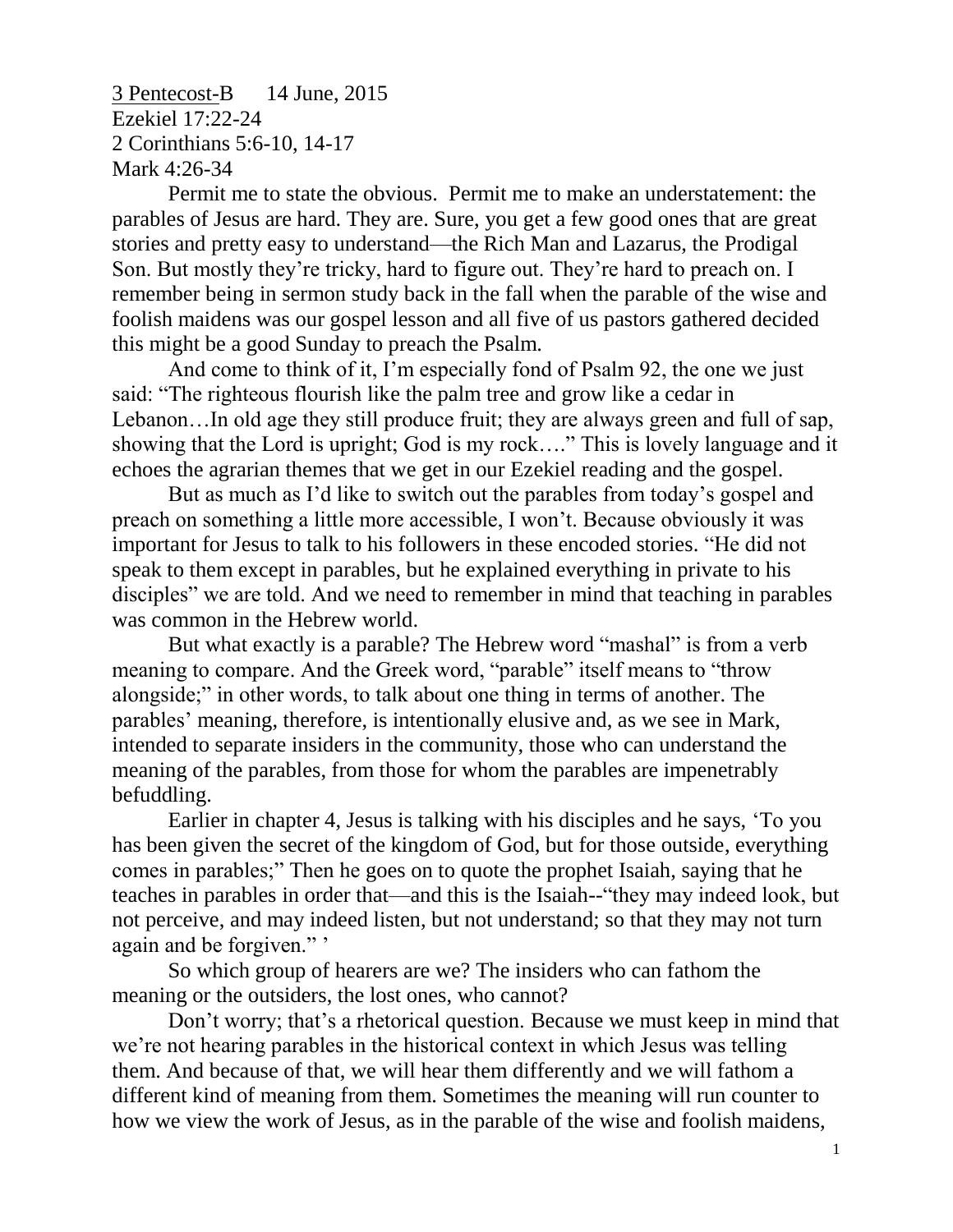when it appears that half of the wedding party is to be excluded because of their unworthiness; that's certainly not how we understand the radical hospitality of Jesus.

Sometimes the meaning will leave us confused. For example, we talk a lot about having "faith the size of a mustard seed" as if that's good thing because from the teensy little mustard seed comes a big, scrubby bush. But a *bush*? Honestly? And the mustard bush was a *weed* in the Middle East. How much more majestic it would have been if Jesus had said, as the Psalmist said, "The righteous flourish like the palm tree and grow like a cedar in Lebanon…" You can get down with the lovely imagery of palm trees and cedars. But seriously, a mustard bush?

And of course, in an earlier parable in Mark, there is more agrarian imagery. Remember this parable from the first part of chapter 4?

*'Listen! A sower went out to sow. And as he sowed, some seed fell on the path, and the birds came and ate it up. Other seed fell on rocky ground, where it did not have much soil, and it sprang up quickly, since it had no depth of soil. And when the sun rose, it was scorched; and since it had no root, it withered away. Other seed fell among thorns, and the thorns grew up and choked it, and it yielded no grain. Other seed fell into good soil and brought forth grain, growing up and increasing and yielding thirty and sixty and a hundredfold.' And he said, 'Let anyone with ears to hear listen!'* 

Well, we have ears and we have heard, but we still find ourselves wondering about the exact meaning of this parable. And of the ones we get in our reading today, I think if there is any clear gospel news, it comes in verses 26 and 27: "The kingdom of God is as if someone would scatter seed on the ground, and would sleep and rise night and day, and the seed would sprout and grow, he does not know how. The earth produces of itself, first the stalk, then the head, then the full grain in the head."

Pastors in particular, take comfort in this passage because in many ways we view writing and preaching sermons, praying with people, teaching adult fora as "scattering seeds." The comfort comes in knowing that it is the act of scattering that we are responsible for, not the outcome of the growth or withering of the seeds.

But indeed that is true for all Christians, not simply pastors. We are called to live as the body of Christ, called to do good works—as we are reminded in Ephesians, "For we are what God has made us, created in Christ Jesus for good works, which God prepared beforehand to be our way of life." And in the doing of good works, we are scattering the seeds of God's love, not caring as much about the outcome, over which we have no control.

It's kind of a pity, really, that the reading from 2 Corinthians didn't come from the fourth chapter rather than the fifth. Because it's in the fourth chapter that we get the brilliant imagery of the clay jar: